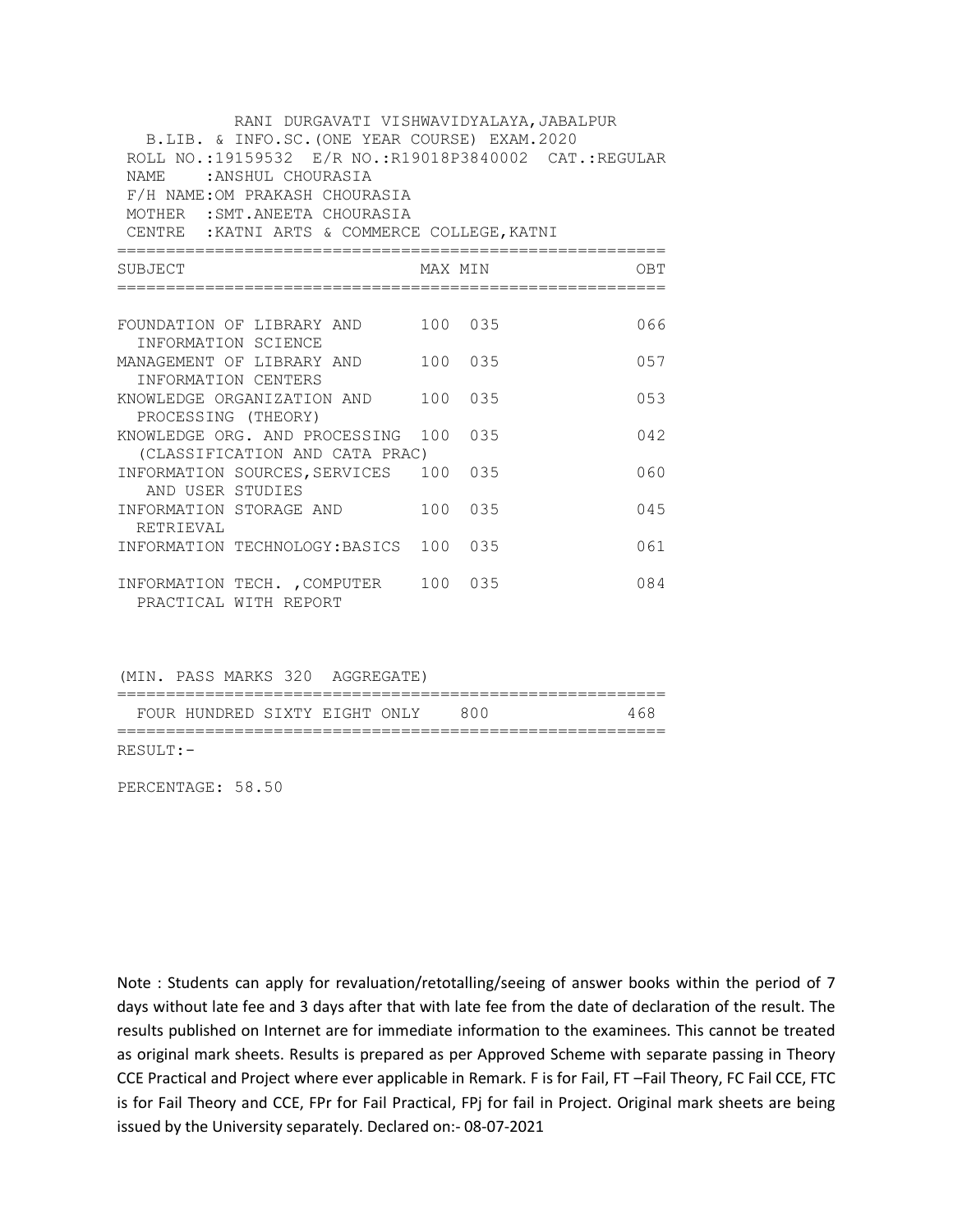| RANI DURGAVATI VISHWAVIDYALAYA, JABALPUR<br>B.LIB. & INFO.SC. (ONE YEAR COURSE) EXAM. 2020<br>ROLL NO.:19159533 E/R NO.:R18018P38 CAT.:REGULAR<br>NAME: JAI KUMAR KURIL<br>F/H NAME: SONI LAL KURIL<br>MOTHER : SMT. SHANTI KURIL<br>CENTRE : KATNI ARTS & COMMERCE COLLEGE, KATNI |         |         |      |
|------------------------------------------------------------------------------------------------------------------------------------------------------------------------------------------------------------------------------------------------------------------------------------|---------|---------|------|
| SUBJECT                                                                                                                                                                                                                                                                            |         | MAX MIN | OBT  |
|                                                                                                                                                                                                                                                                                    |         |         |      |
| FOUNDATION OF LIBRARY AND 100 035                                                                                                                                                                                                                                                  |         |         | 064  |
| INFORMATION SCIENCE                                                                                                                                                                                                                                                                |         |         |      |
| MANAGEMENT OF LIBRARY AND 100 035<br>INFORMATION CENTERS                                                                                                                                                                                                                           |         |         | 0.57 |
| KNOWLEDGE ORGANIZATION AND                                                                                                                                                                                                                                                         | 100 035 |         | 065  |
| PROCESSING (THEORY)                                                                                                                                                                                                                                                                |         |         |      |
| KNOWLEDGE ORG. AND PROCESSING 100 035                                                                                                                                                                                                                                              |         |         | 044  |
| (CLASSIFICATION AND CATA PRAC)                                                                                                                                                                                                                                                     |         |         |      |
| INFORMATION SOURCES, SERVICES 100                                                                                                                                                                                                                                                  |         | 035     | 0.59 |
| AND USER STUDIES                                                                                                                                                                                                                                                                   |         |         |      |
| INFORMATION STORAGE AND                                                                                                                                                                                                                                                            | 100 035 |         | 062  |
| RETRIEVAL                                                                                                                                                                                                                                                                          |         |         |      |
| INFORMATION TECHNOLOGY: BASICS 100 035                                                                                                                                                                                                                                             |         |         | 059  |
| INFORMATION TECH. , COMPUTER 100 035                                                                                                                                                                                                                                               |         |         | 088  |
| PRACTICAL WITH REPORT                                                                                                                                                                                                                                                              |         |         |      |

(MIN. PASS MARKS 320 AGGREGATE)

|             |                                    |  | _________________ |     |
|-------------|------------------------------------|--|-------------------|-----|
|             | FOUR HUNDRED NINETY EIGHT ONLY 800 |  |                   | 498 |
|             |                                    |  |                   |     |
| $RESULT:$ - |                                    |  |                   |     |

PERCENTAGE: 62.25

Note : Students can apply for revaluation/retotalling/seeing of answer books within the period of 7 days without late fee and 3 days after that with late fee from the date of declaration of the result. The results published on Internet are for immediate information to the examinees. This cannot be treated as original mark sheets. Results is prepared as per Approved Scheme with separate passing in Theory CCE Practical and Project where ever applicable in Remark. F is for Fail, FT –Fail Theory, FC Fail CCE, FTC is for Fail Theory and CCE, FPr for Fail Practical, FPj for fail in Project. Original mark sheets are being issued by the University separately. Declared on:- 08-07-2021